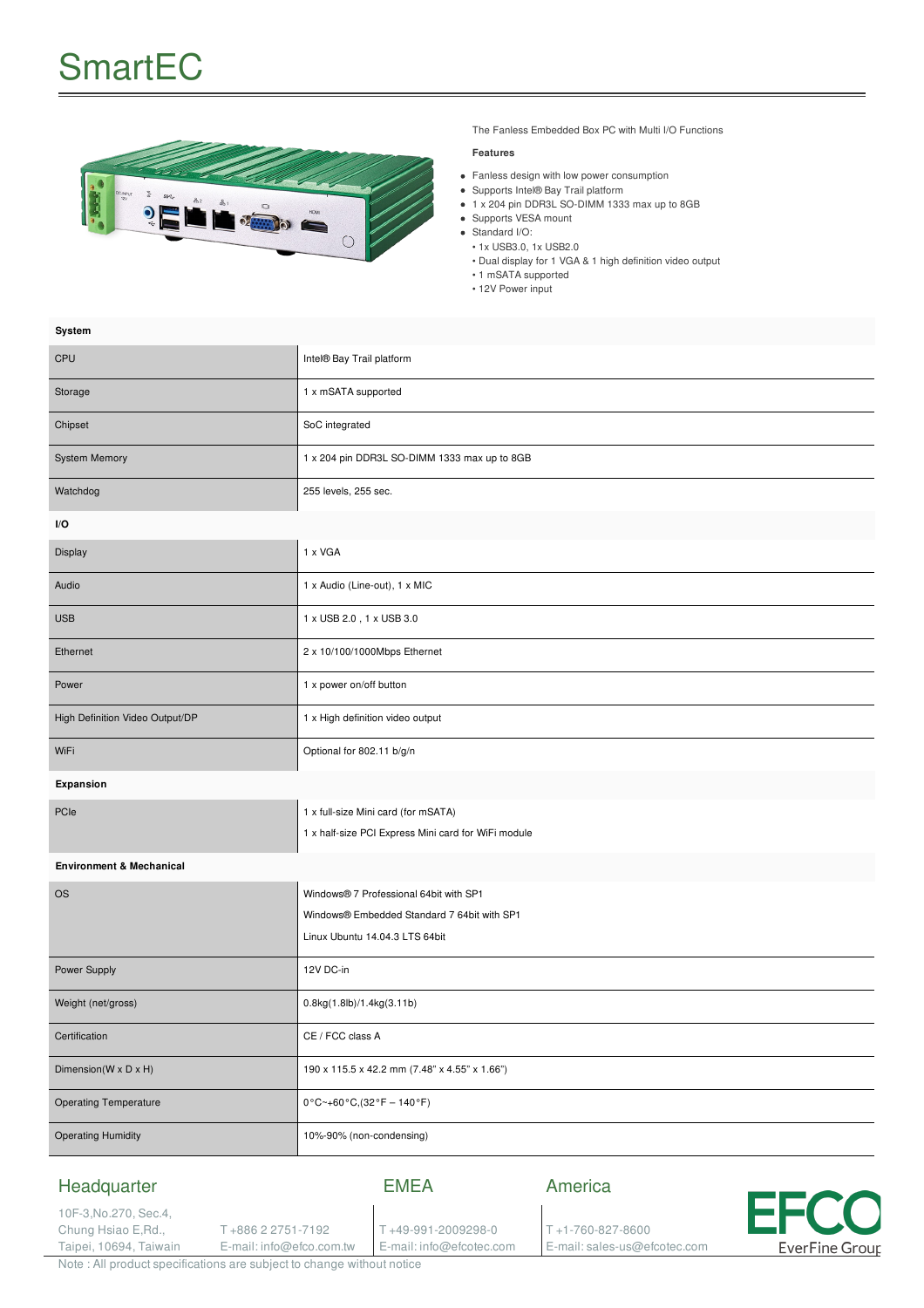# Ordering Infomation

#### **Model Description**

**EBC-3330N/J1900** EBC-3330 Fanless Embedded Box PC/Intel® Celeron® J1900

Front Side

- ♦ 1 x VGA , 1 x high definition video output
- ♦ 1 x USB 2.0
- ♦ 1 x USB 3.0
- ♦ 2 x 10/100/1000Mbps Ethernet
- ♦ 1 x power on/off button
- ♦ 1 x Audio (Line-Out)
- ♦ 12V Power input

#### **EBC-3330R/J1900**

EBC-3330 Fanless Embedded Box PC/Intel® Celeron® J1900

Front Side

- ♦ 1 x VGA , 1 x high definition video output
- ♦ 1 x USB 2.0
- ♦ 1 x USB 3.0
- ♦ 2 x 10/100/1000Mbps Ethernet
- ♦ 1 x power on/off button
- ♦ 1 x Audio (Line-Out)
- ♦ 12V Power input

Rear Side

♦ 4 x RS232/422/485

#### **EBC-3330L/J1900**

EBC-3330 Fanless Embedded Box PC/Intel® Celeron® J1900

Front Side

- ♦ 1 x VGA , 1 x high definition video output
- ♦ 1 x USB 2.0
- ♦ 1 x USB 3.0
- ♦ 2 x 10/100/1000Mbps Ethernet
- ♦ 1 x power on/off button
- ♦ 1 x Audio (Line-Out)
- ♦ 12V Power input

Rear Side

 $\triangle$  3 x RJ-45

# **Headquarter**

10F-3,No.270, Sec.4, Chung Hsiao E,Rd., Taipei, 10694, Taiwain

# EMEA

T +886 2 2751-7192 E-mail: info@efco.com.tw

T +49-991-2009298-0 E-mail: info@efcotec.com

T +1-760-827-8600 E-mail: sales-us@efcotec.com

America



Note : All product specifications are subject to change without notice